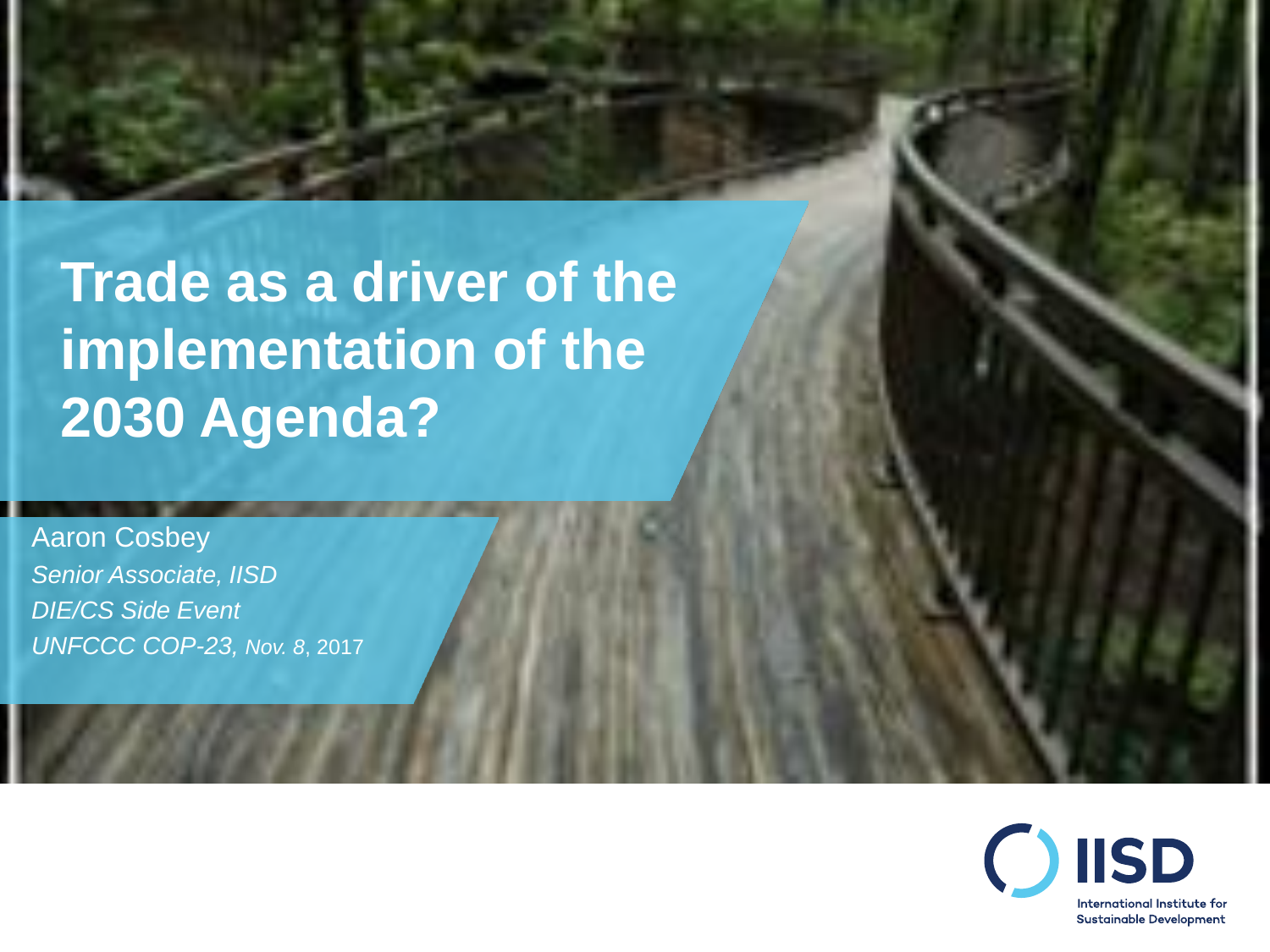

#### **Trade and the SDGs**

- **Goal 17:** trade as a means of implementation.
- Related to goals on poverty (**1**), hunger (**2**), health (**3**) decent work (**8**), others.
- Why? Relative to autarky, trade boosts efficiency, incomes.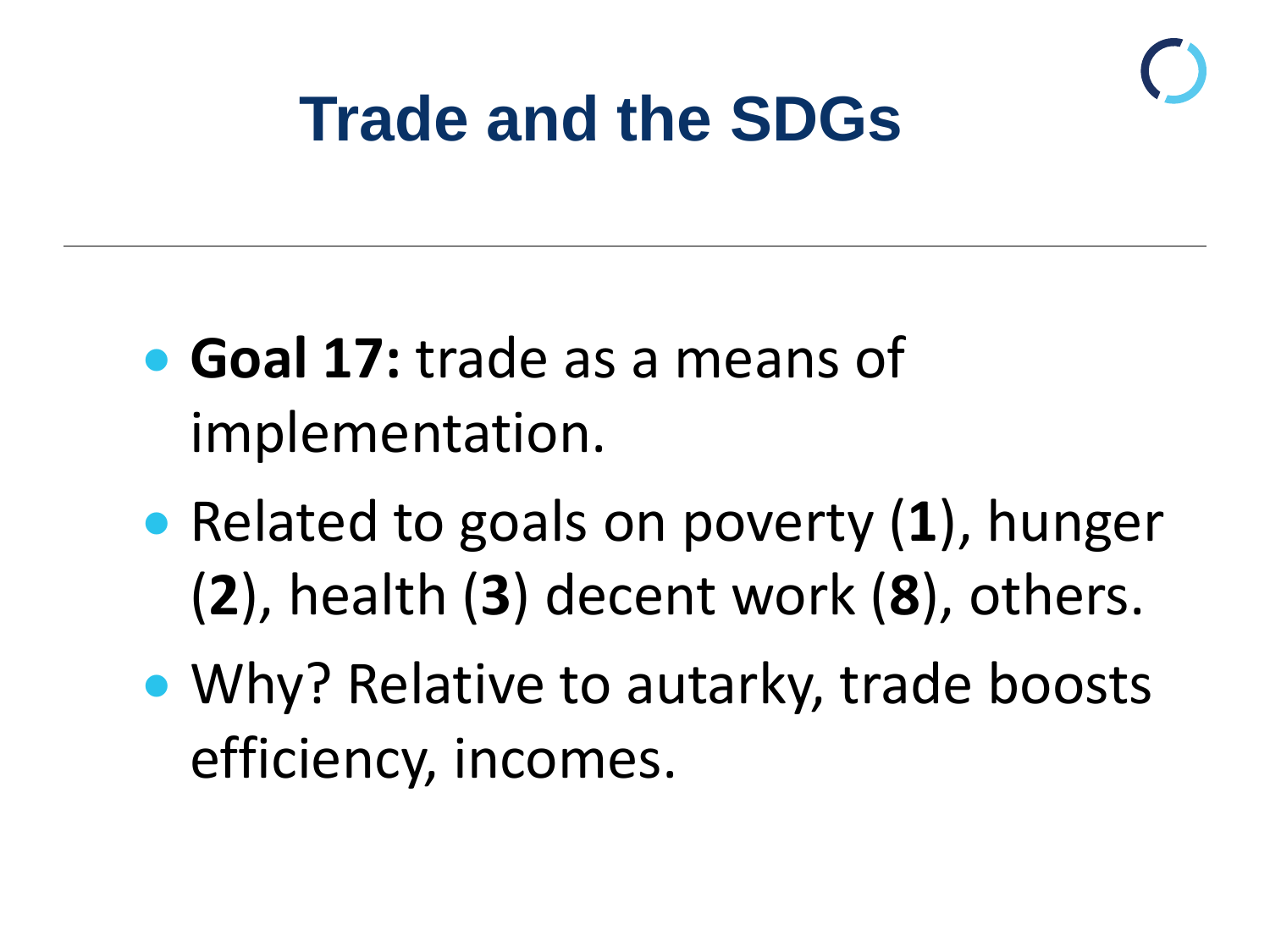#### **Is that it?**

- Trade's role as a MOI involves pursuing the status  $quo - no$  trade-offs.
- Arguably trade-offs are necessary to achieve important enough goals.
- **If climate change is one of those, there** are options.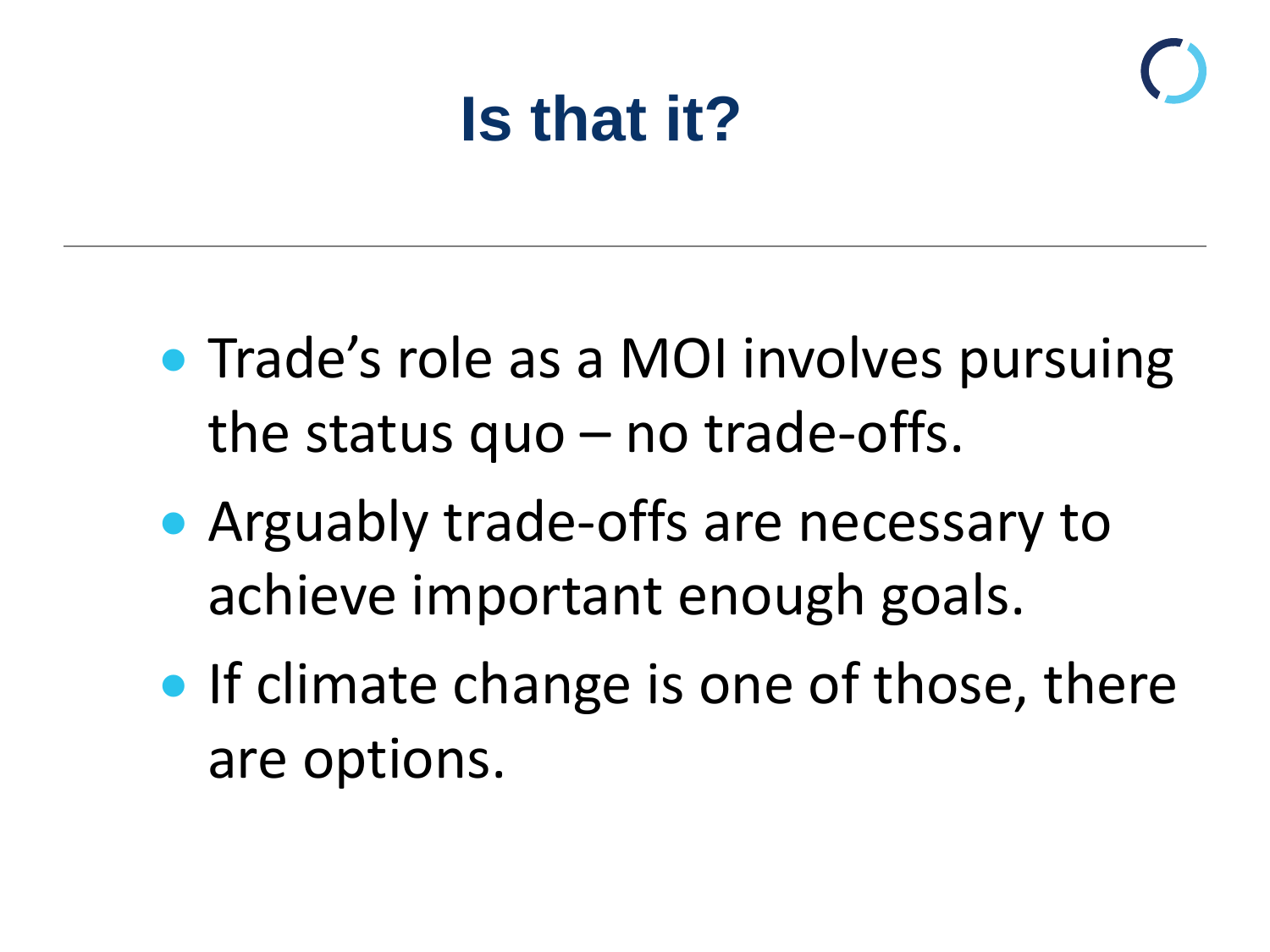# **Five ways in which trade policy could help mitigate climate change and achieve the SDGs.**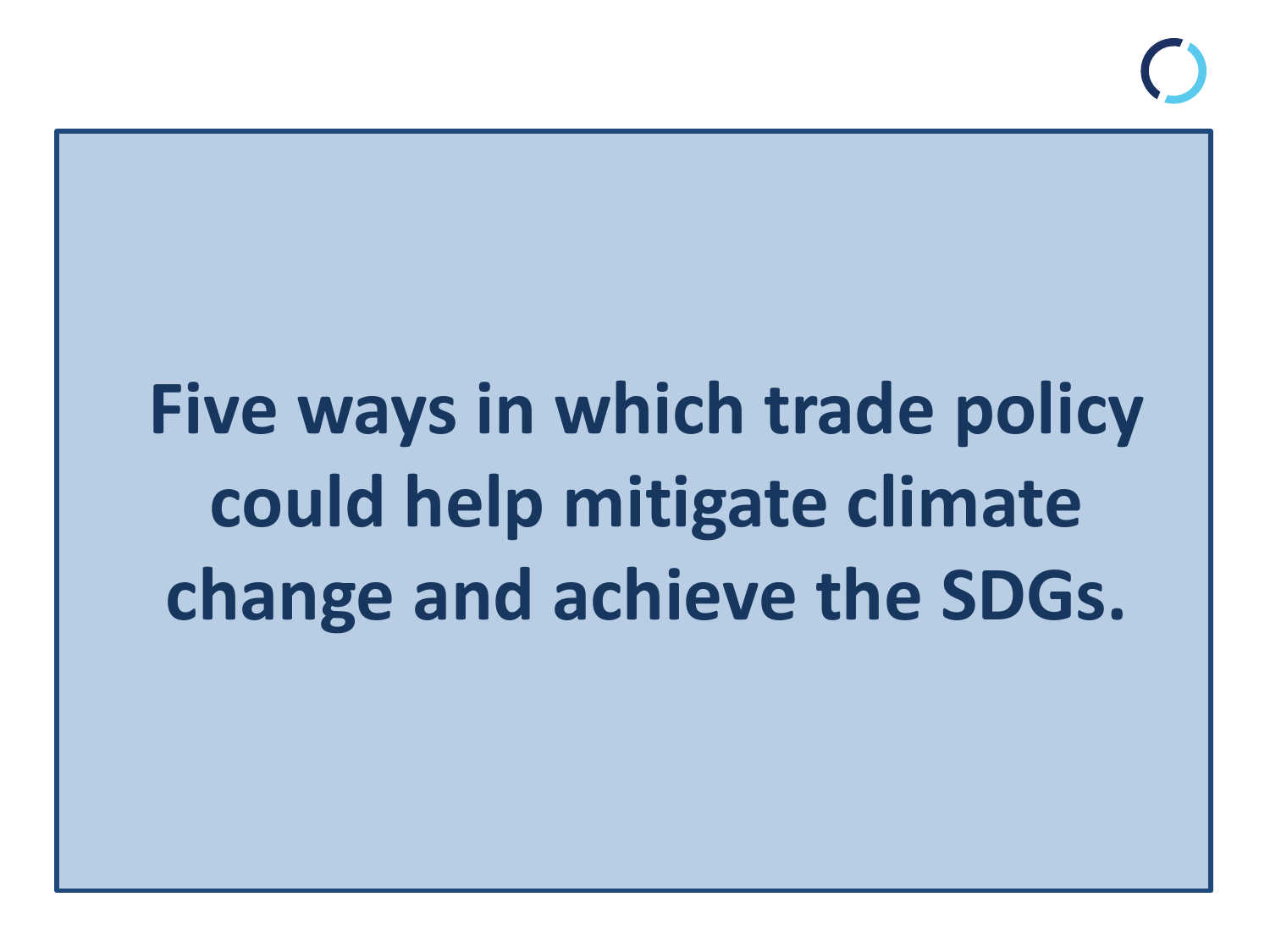#### **Liberalization of trade in environmental goods and services**

- The payoff: faster dissemination of critically needed technologies
- WTO mandate since 2001 (Doha Round, goods only)
- APEC list: 54 goods, 5% or less tariffs as of 2015
- WTO plurilateral: 18 countries, talks started 2014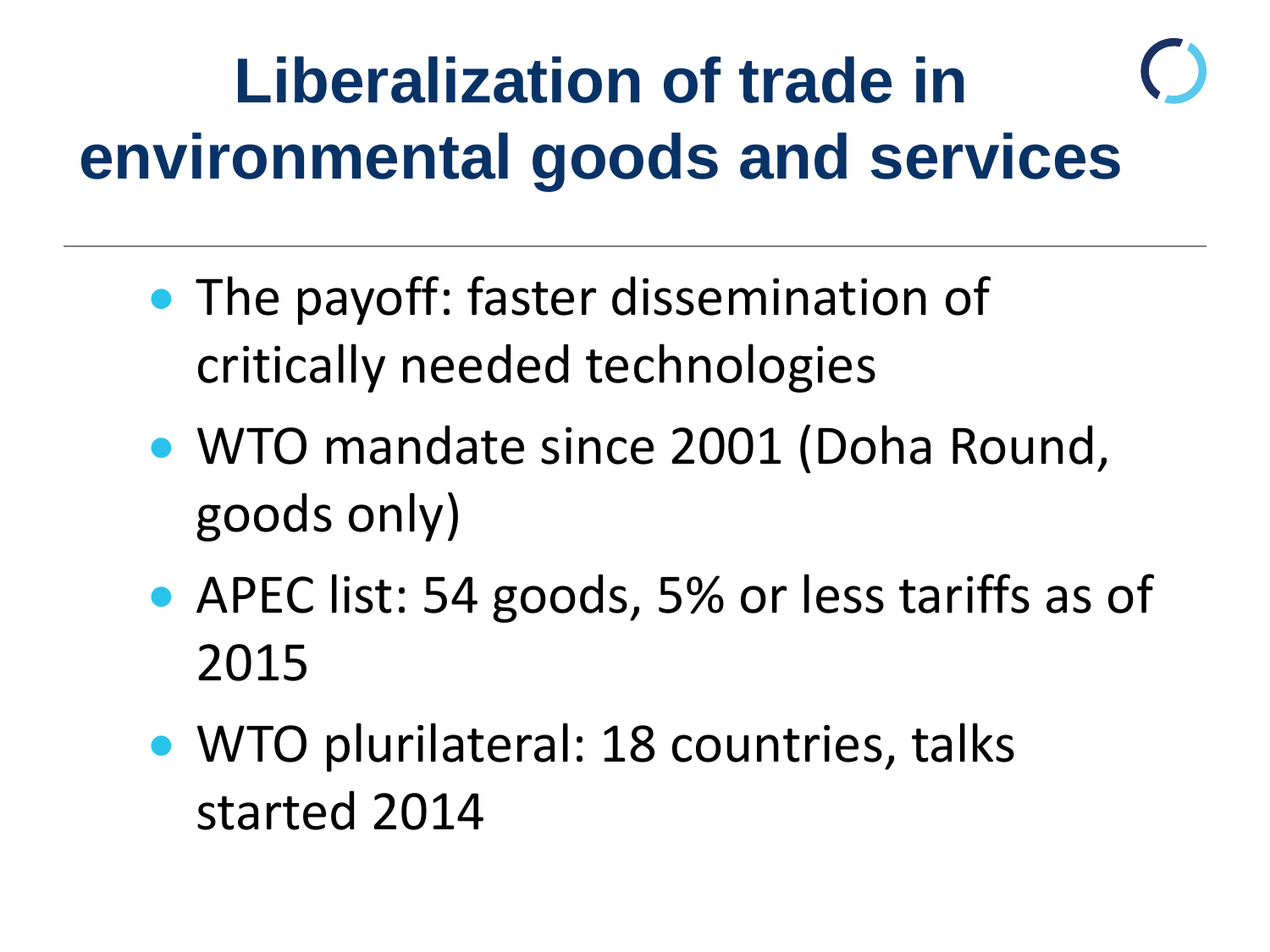# **Reform of investment law**

- Modern trade agreements contain investment chapters.
- They allow investor-state arbitration; able to argue for compensation of lost profits due to environmental regulations, e.g.:
	- Against Germany's nuclear phase-out;
	- Against Quebec's fracking ban;
	- Against Italy's offshore drilling ban.
- Need to scuttle legitimate expectations of compensation – via declaration and/or carve out from ISDS protection.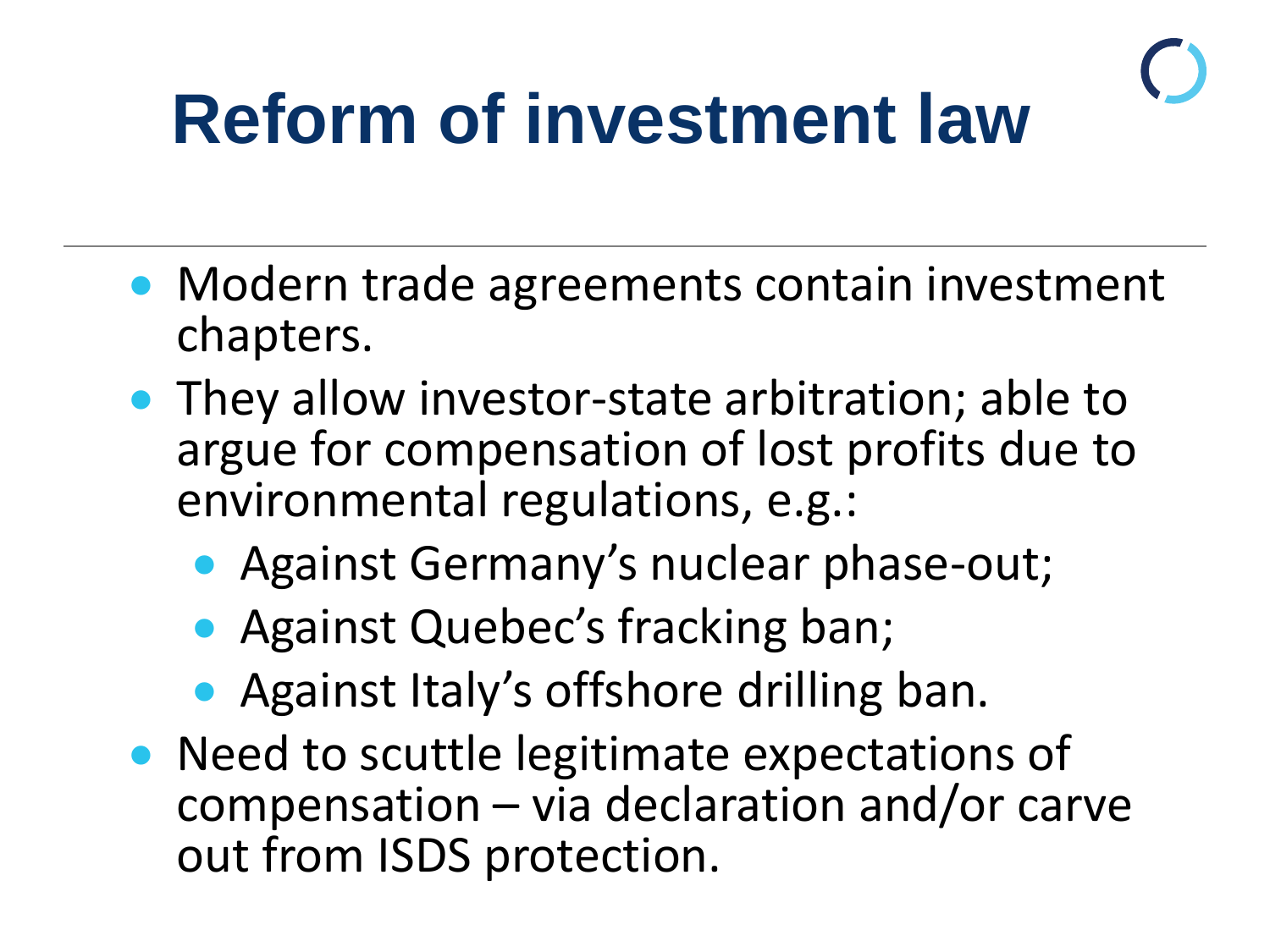# **Fix trade remedy cases against climate friendly goods**

- Explosion of cases alleging subsidy or dumping of solar panels, wind turbines
- Trade remedies: annual reduction in green goods trade of \$14B/yr (4% of total).
- Governments should pledge to process such cases only in the WTO, not national law, and to reform WTO law broadly.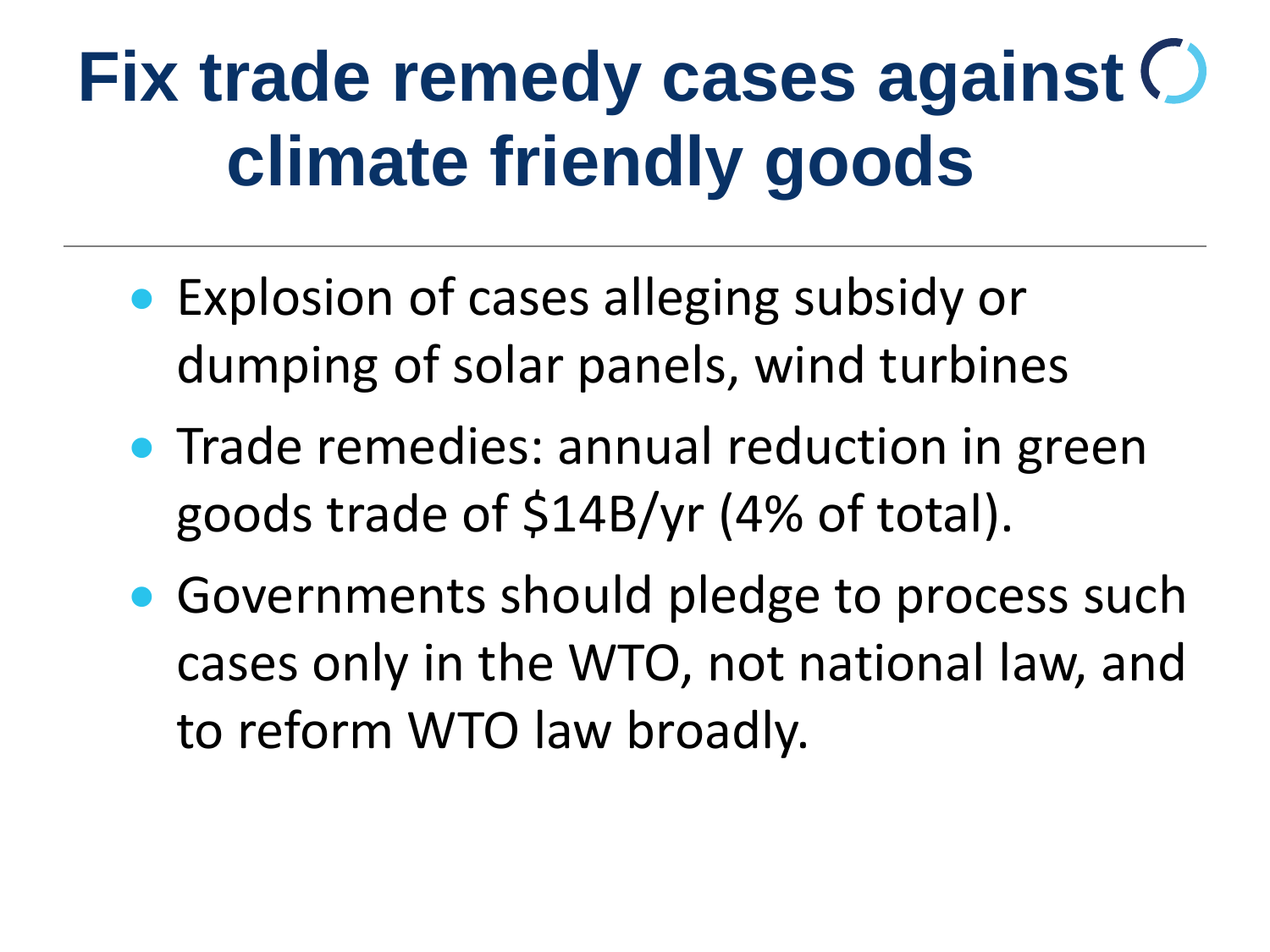#### **Harmonize product efficiency**   $\bigcirc$ **standards**

- Standards on consumer and industrial goods like boilers and washers
- EC-commissioned study: harmonizing at highest level globally shaves 11% of energy consumption by 2030
- States could harmonize specific standards within trade agreements: facilitates trade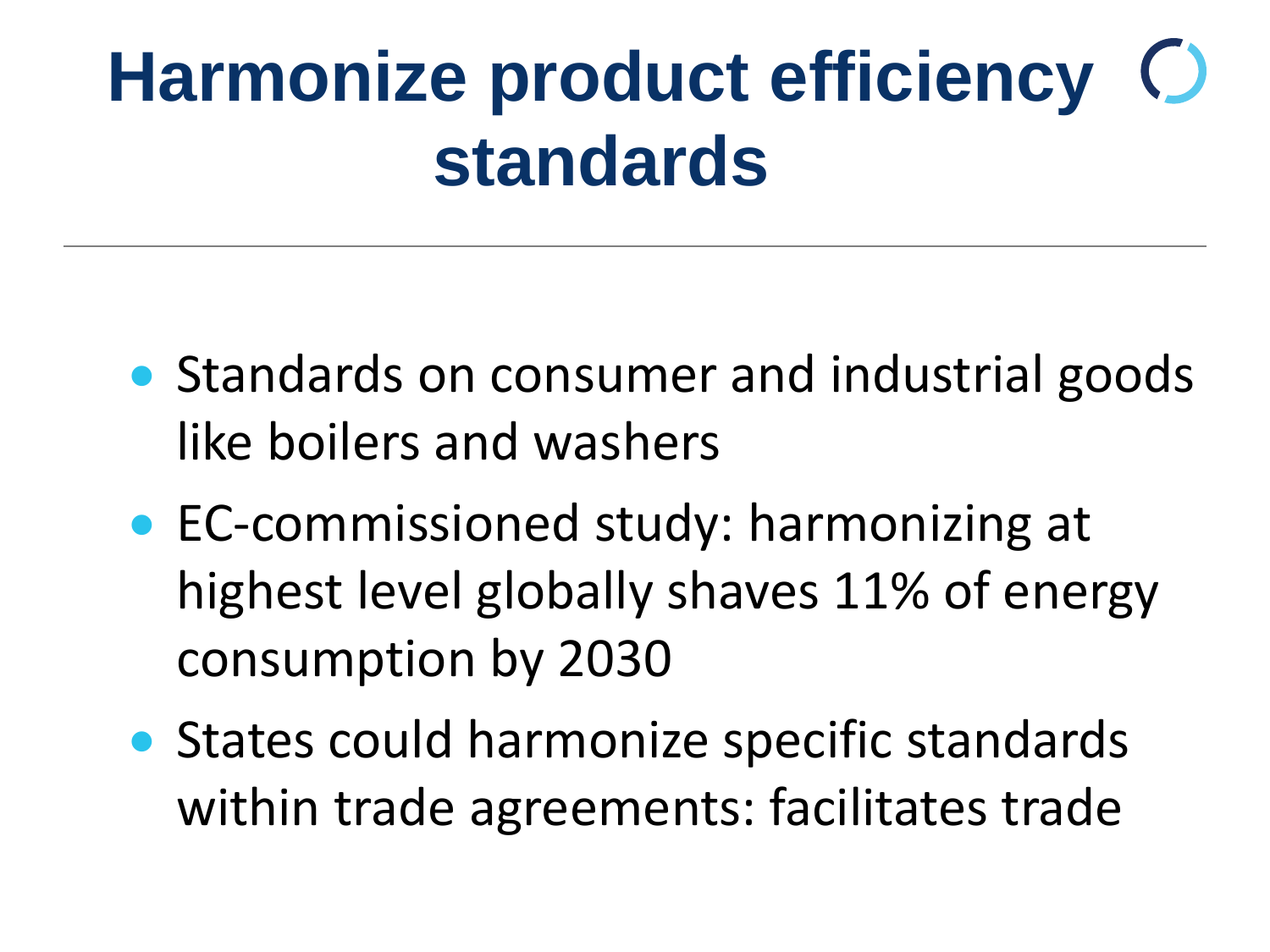# **Eliminate fossil fuel subsidies**

- Trade agreements already discipline distorting subsidies
- Fossil fuel subsidies estimated at over \$500 billion/year
- Conservative estimates: full phase out drops GHG emissions by  $6 - 8%$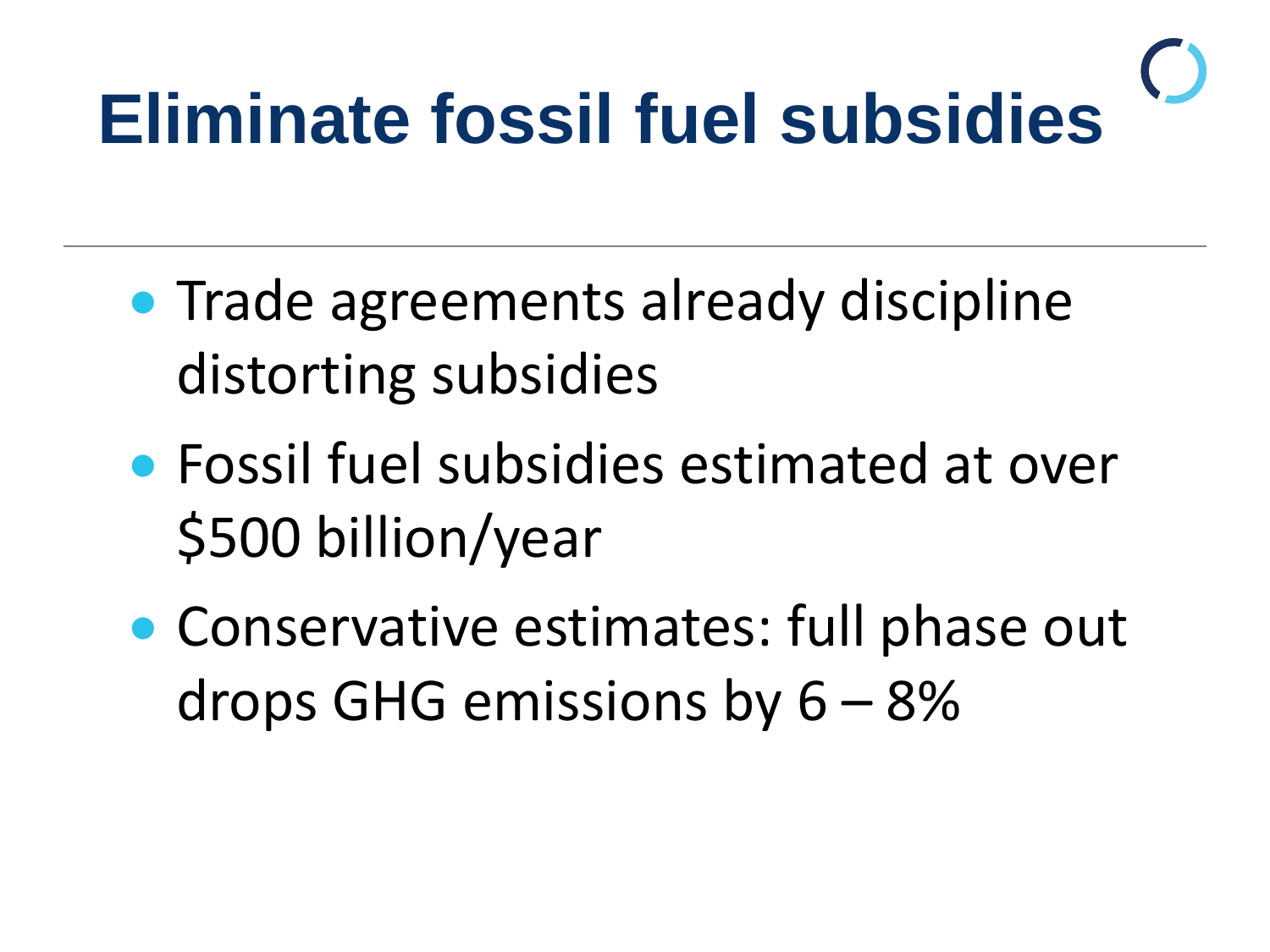### **Trade and the SDGs**

- Many viable ways in which trade policy could contribute proactively to the SDGs.
- In some cases that contribution is essential to preserving the traditional gains from trade in the long run.
- In other cases, it's a matter of political priorities.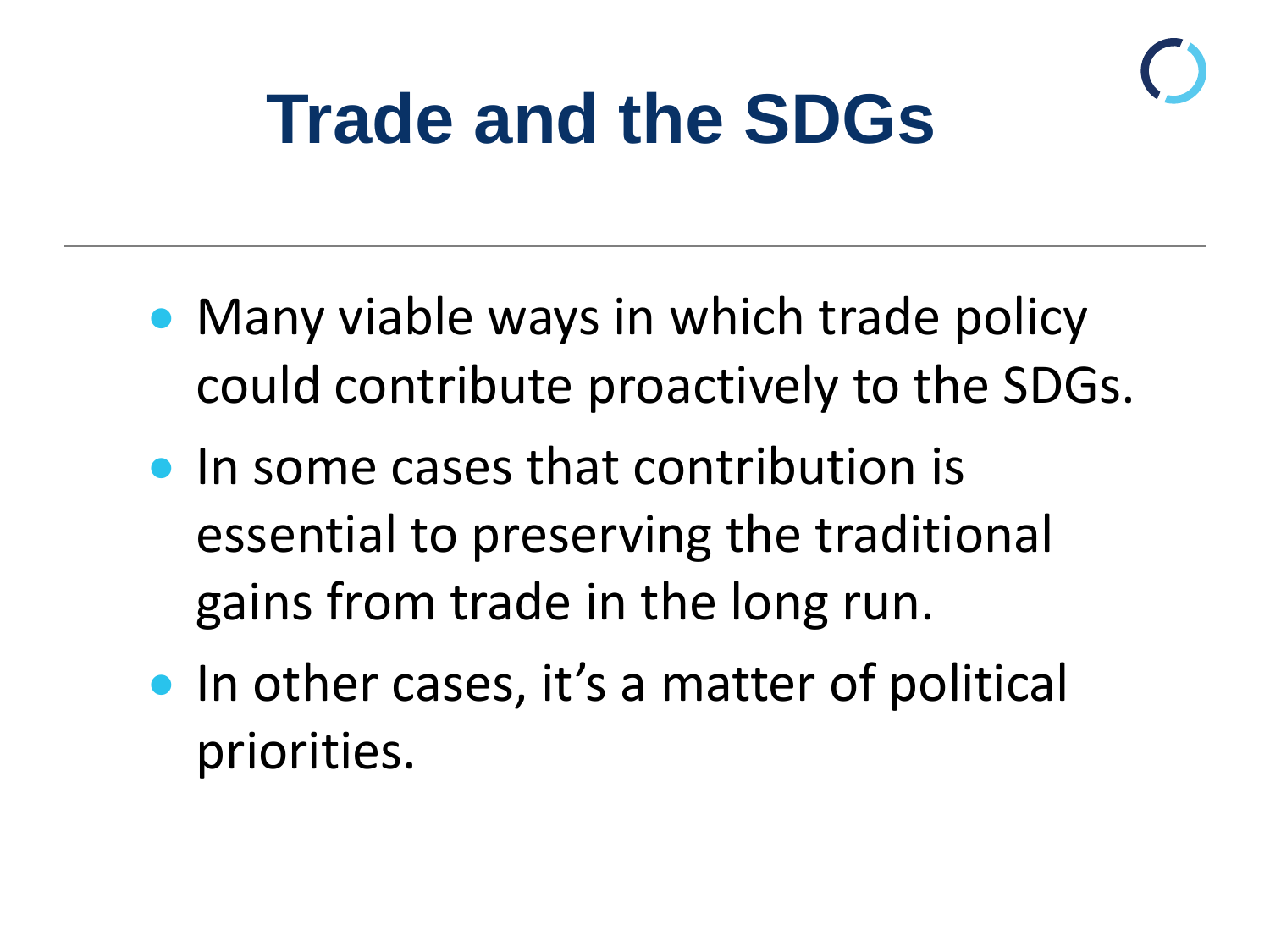#### **Thank you**

Aaron Cosbey *Senior Associate, IISD acosbey@iisd.ca*